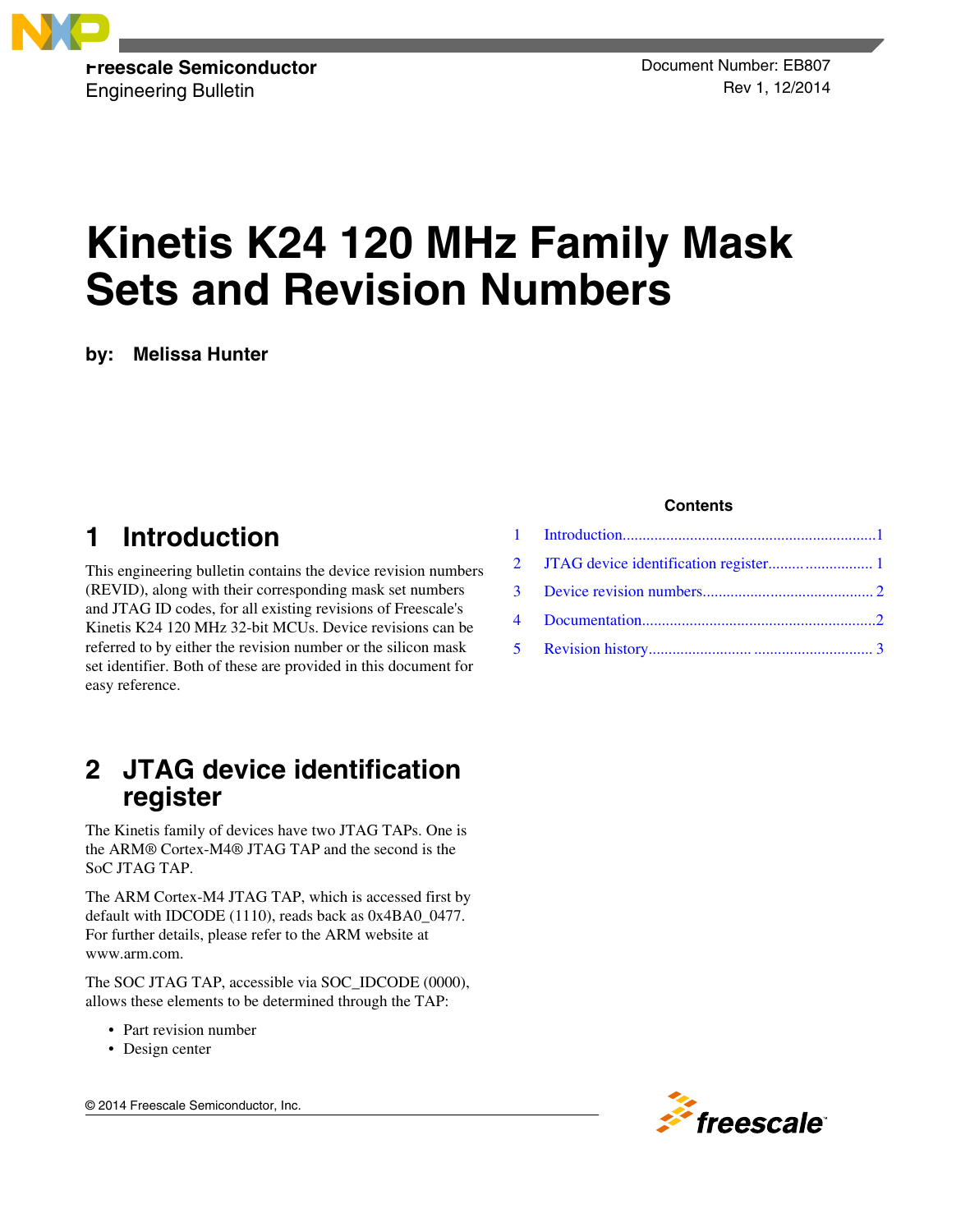<span id="page-1-0"></span>

#### **Device revision numbers**

- Part identification number
- Manufacturer identity code

The part revision number (PRN), which is a copy of the SIM\_SDID[REVID], may change for a mask revision. The part identification number (PIN) will vary depending on the Kinetis family identification SIM\_SDID[FAMID]. Further details can be found in the JTAG chapter of each device-specific Kinetis reference manual.

### **3 Device revision numbers**

For each device, Table 1 shows the:

- Mask set number
- Family
- Flash memory size
- Shortened part number
- Internal ID numbers

The SIM\_SDID[REVID] and SIM\_SDID[DIEID] can be used to determine the part that is being used at run-time. The PRN is part of the JTAG ID register used to identify the part during factory test.

| <b>Mask Set</b>                                     | <b>1N83J</b>    | <b>ON78M</b>    |
|-----------------------------------------------------|-----------------|-----------------|
| Family                                              | K <sub>24</sub> | K <sub>24</sub> |
| Flash memory size                                   | 1 MByte         | 256 KByte       |
| Flash memory type                                   | <b>FTFE</b>     | <b>FTFA</b>     |
| Short part number (no package/speed<br>information) | MK24FN1M0       | MK24FN256       |
| SIM_SDID[DIEID]                                     | 0x6             | 0xE             |
| SIM_SDID[REVID]                                     | 0x1             | 0x0             |
| <b>JTAG PIN</b>                                     | 0xB319          | 0xB319          |
| <b>JTAG PRN</b>                                     |                 | 0               |

**Table 1. Kinetis K24 120 MHz family device revision numbers**

### **4 Documentation**

While the MK24FN1M0 and MK24FN256 devices share a lot of common functionality, there are functional differences between the devices. Therefore, there are different documentation sets for the parts. Table 2 lists the document IDs for the reference manual, data sheet, and errata documents for both parts.

| Short part number | MK24FN1M0        | <b>MK24FN256</b> |
|-------------------|------------------|------------------|
| Reference manual  | K24P144M120SF5RM | K24P121M120SF5RM |
| Data sheet        | K24P144M120SF5   | K24P121M120SF5   |
| Errata            | KINETIS 1N83J    | KINETIS 0N78M    |

**Table 2. Kinetis K24 120 MHz family documentation**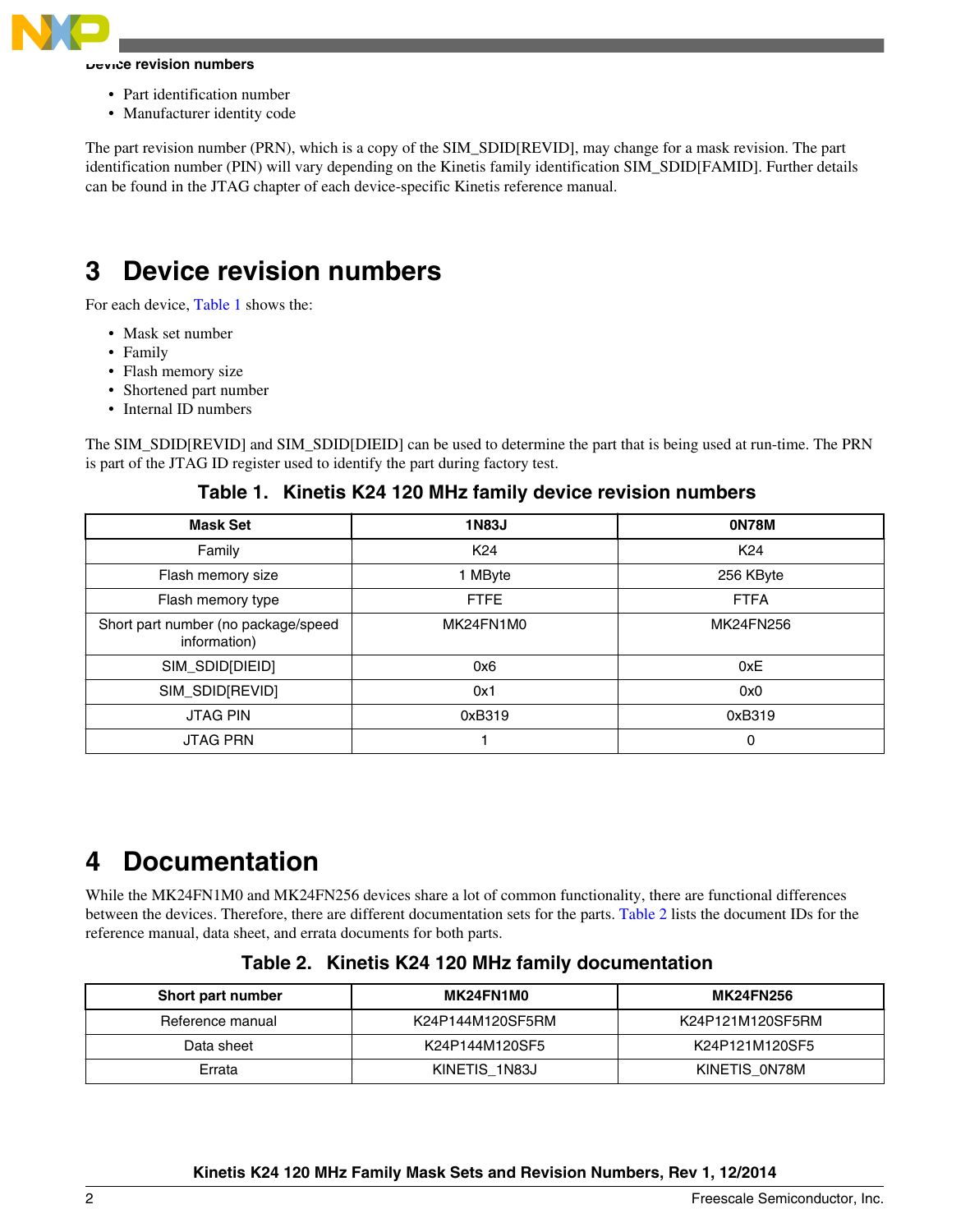

<span id="page-2-0"></span>

# **5 Revision history**

The table given in this section provides details regarding the current and previous versions of this document and the major changes incorporated in each of these versions.

| Date    | Rev No. | Substantive Change(s)                      |
|---------|---------|--------------------------------------------|
| 08/2014 |         | Initial release.                           |
| 12/2014 |         | Correction to data sheet doclD in Table 2. |

#### **Table 3. Revision history**

**Kinetis K24 120 MHz Family Mask Sets and Revision Numbers, Rev 1, 12/2014**